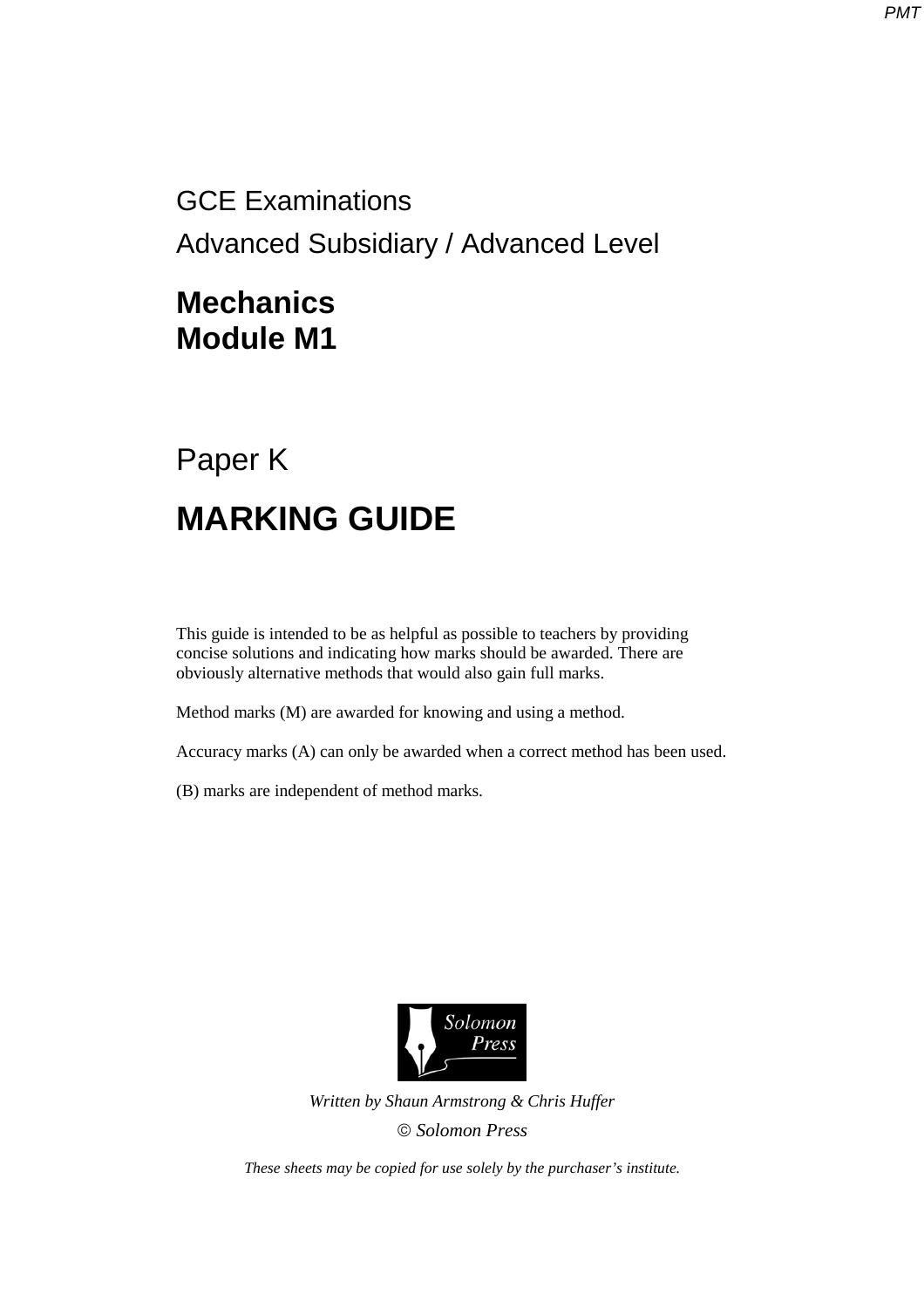## **M1 Paper K – Marking Guide**

| 1. | (a) | impulse = $\Delta$ mom = 800(0 − 15) = $^{-1}$ 2000 ∴ mag. = 12000 Ns                                                                                                                                                                                        | M1 A1                                        |      |
|----|-----|--------------------------------------------------------------------------------------------------------------------------------------------------------------------------------------------------------------------------------------------------------------|----------------------------------------------|------|
|    | (b) | $Ft = 12000$ , so $t = \frac{12000}{60000} = 0.2$ s                                                                                                                                                                                                          | M1 A1                                        |      |
|    | (c) | use $v = u + at$ with $v = 0$ , $u = 15$ $t = 0.2$<br>$0 = 15 + 0.2a$ : $a = 75$ so decel. = 75 ms <sup>-2</sup>                                                                                                                                             | M <sub>1</sub><br>M1 A1                      | (7)  |
| 2. | (a) | moments about O (clockwise +ve): $90(1.2) + 70(1.2) - 80(1.2) - 60(1.2)$<br>$= 20(1.2) = 24$ Ns (clockwise)                                                                                                                                                  | M1<br>M1 A1                                  |      |
|    | (b) | moments about $O$ : 90(d) + 70(1.2) – 80(1.2) – 60(1) = 0<br>$90d = 72$ : $d = 0.8$ m : $x = 0.4$ m                                                                                                                                                          | M <sub>2</sub> A <sub>1</sub><br>M1 A1       | (8)  |
| 3. | (a) | $\mathbf{r} = 4t\mathbf{i}$ m<br>$\mathbf{s} = (30\mathbf{i} - 60\mathbf{j}) + (78\mathbf{i} + 24\mathbf{j})$<br>$(30-8t)\mathbf{i} + (24t-60)\mathbf{j}$ m                                                                                                  | A1<br>M1<br>A1                               |      |
|    | (b) | they will collide if coeffs. of <b>i</b> and <b>j</b> in <b>r</b> and <b>s</b> are equal<br>$4t = 30 - 8t$ and $24t - 60 = 0$<br>both are satisfied when $t = \frac{5}{2}$ so ball hits batsman<br>batsman is at $(4 \times 2.5)\mathbf{i} = 10\mathbf{i}$   | B1<br>M1<br>M1 A1<br>A1                      |      |
|    | (c) | ball travelling fast ∴ air resistance significant<br>ball will be affected by gravity ∴ not horizontal (may go over batsman)                                                                                                                                 | B1<br>B1                                     | (10) |
| 4. | (a) | cons. of mom. $4m \times 2 - 3m \times 2 = 0 + 3mv$<br>$2m = 3mv$ so $v = \frac{2}{3} ms^{-1}$                                                                                                                                                               | M1<br>M1 A1                                  |      |
|    | (b) | $R = mg$ ; $-F = ma$<br>but $F = \mu R$ ; so $a = \frac{-\mu R}{m} = \frac{-\mu mg}{m} = -\mu g$<br>use with $u = \frac{2}{3}$ , $v = 0$ , $s = 0.2$<br>$v^2 = u^2 + 2as$ , $\therefore$ 0 = $\frac{4}{9} - 0.4\mu g$<br>$\mu = \frac{10}{9g} = 0.113$ (3dp) | M1<br>M1 A1<br>M1<br>M <sub>1</sub><br>M1 A1 | (10) |
| 5. | (a) | 50<br>$R_{\perp}$                                                                                                                                                                                                                                            |                                              |      |

 20  $5^{\circ}$   $70g$ 

|     | resolve // to plane: $50 - 20 - 70$ gsin $5^{\circ} = 70a$             | <b>M1 A1</b> |
|-----|------------------------------------------------------------------------|--------------|
|     | $a = 0.43$ , : decel. = 0.43 ms <sup>-2</sup> (2dp)                    | M1 A1        |
| (b) | use of $s = ut + \frac{1}{2}at^2$ with $u = 3$ for $t = 4$ and $t = 5$ | M1           |
|     | to give $s = 12 + 8a$ and $s = 15 + 12.5a$                             | M1A1         |
|     | $\therefore$ 15 + 12.5a = 12 + 8a + 12                                 | M1           |
|     | $4.5a = 9$ ; $a = 2$                                                   | M1A1         |
|     | use $v = u + at$ with $u = 3$ , $a = 2$ , $t = 5$                      | M1           |
|     | $v = 3 + 2 \times 5 = 13$ ms <sup>-1</sup>                             | A1           |
|     |                                                                        |              |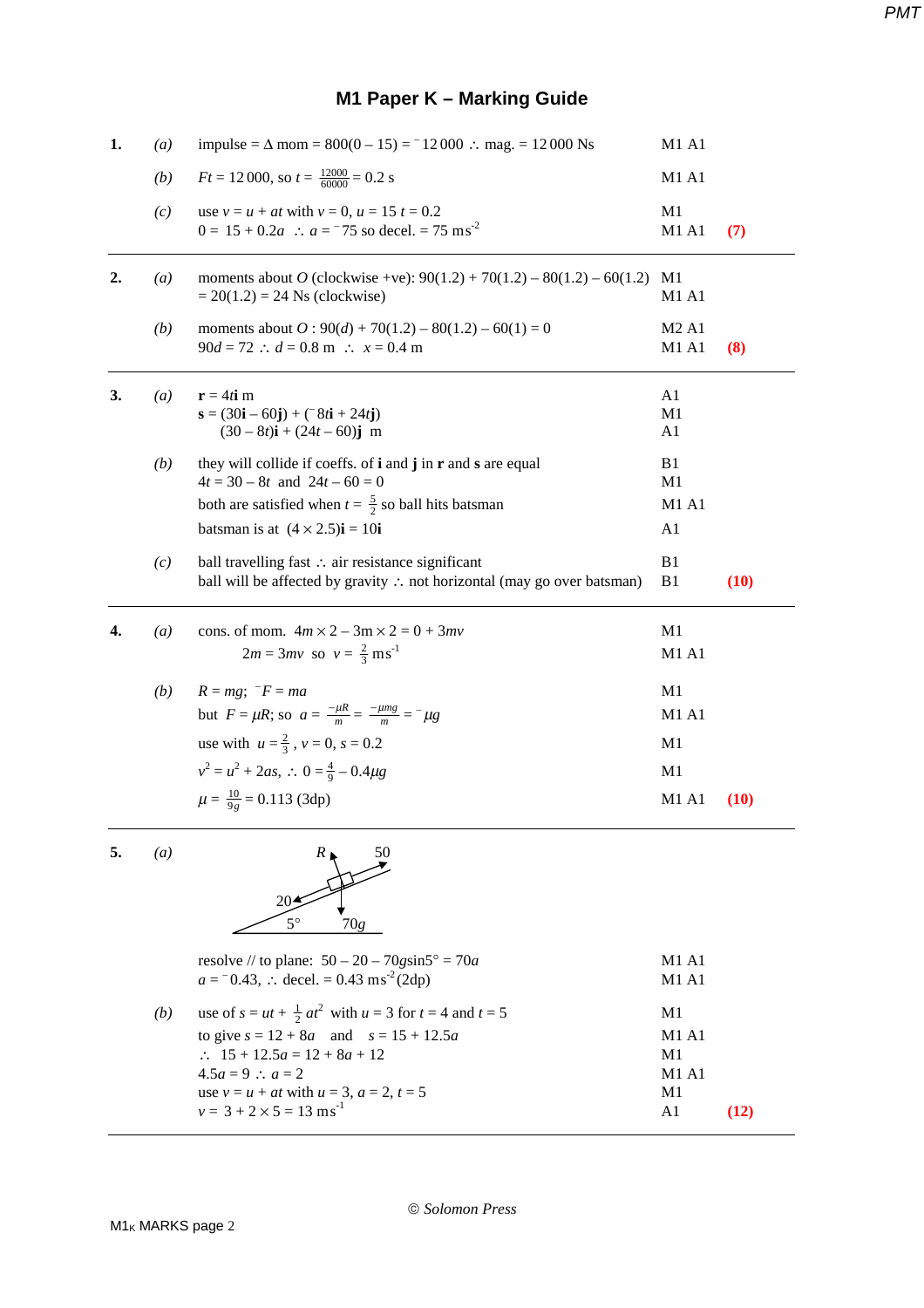| 6. | $\left(a\right)$ | eqn. of motion for A: $T = 5a(1)$<br>eqn. of motion for Q: $2g - T = 2a$ (2)                       | M1<br>M1       |  |
|----|------------------|----------------------------------------------------------------------------------------------------|----------------|--|
|    |                  | (1) + (2) gives $2g = 7a$ i.e. $a = \frac{2g}{7}$                                                  | A1             |  |
|    |                  | from (1), $T = 5a = \frac{10}{7}g$ N                                                               | A <sub>1</sub> |  |
|    |                  | so force on pulley = $\sqrt{T^2 + T^2} = T\sqrt{2}$                                                | M1             |  |
|    |                  | $=\frac{10\sqrt{2}}{7}g N$                                                                         | M1A1           |  |
|    |                  | (b) $s = 0.3$ , $u = 0$ , $a = \frac{2}{7}g$ use $v^2 = u^2 + 2as$                                 | M1             |  |
|    |                  | $v^2 = \frac{6}{35} g$ i.e. $v = \sqrt{\frac{6}{35} g} = \sqrt{1.68} = 1.30 \text{ ms}^{-1}$ (3sf) | M1A1           |  |
|    | (c)              | $B$ has 0.2 m left to fall                                                                         | B1             |  |
|    |                  | for B: $u^2 = \frac{6}{35} g$ , $s = 0.2$ , $a = g$ use $v^2 = u^2 + 2as$                          | M1             |  |
|    |                  | $v^2 = \frac{6}{35} g + 2g(0.2)$ : $v^2 = 5.6$ ; $v = 2.4 \text{ ms}^{-1}$ (1dp)                   | M1 A1<br>(14)  |  |
|    |                  |                                                                                                    |                |  |



 $\overline{7}$ .

| $\left( a\right)$ | resolve // to plane: $T\cos 15 - 25g\sin 35 = 0$<br>so $T = 145.48 = 145$ N (3sf)                                           | M <sub>2</sub><br>A1                   |      |
|-------------------|-----------------------------------------------------------------------------------------------------------------------------|----------------------------------------|------|
| (b)               | resolve perp. to plane: $R + T\sin 15 - 25g\cos 35 = 0$<br>$R = 25g\cos 35 - 145.48 \times \sin 15 = 163.038 = 163$ N (3sf) | M <sub>1</sub> A <sub>1</sub><br>M1 A1 |      |
| (c)               | resolve // to plane: $200\cos 15 - F - 25g\sin 35 = 0$<br>$F = 52.7 N (3sf)$ down the slope                                 | M <sub>2</sub><br>A <sub>2</sub>       |      |
| (d)               | decrease<br>e.g. perp. to plane, same force "down", more from $T$ "up" $\therefore$ R less                                  | B1<br>B2                               | (14) |

Total **(75)**